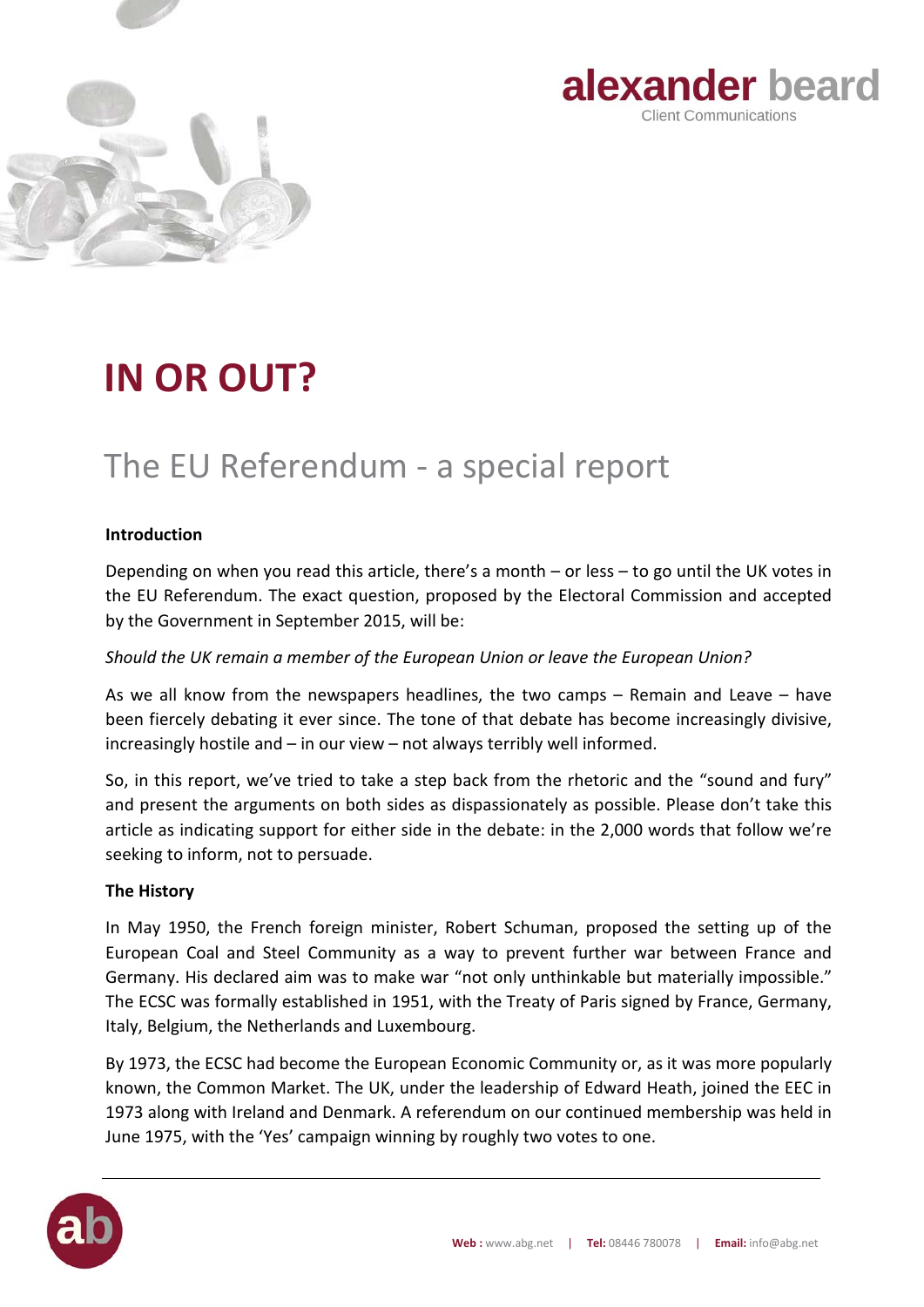



Over the 41 years since then, the European Union – as it now is – has steadily expanded to 28 countries with Croatia the most recent member, joining in July 2013.

## **The 2016 Referendum and the Personalities**

David Cameron made a referendum on our continued membership of the EU a central part of the Conservative party's 2015 election manifesto. He duly began a series of meetings with other European heads of state, aimed at re-negotiating the terms of our membership of the EU. Finally – in the middle of February – Cameron secured a deal: he claimed victory in his negotiations with Europe, fired the starting gun for the referendum campaign and pledged to fight "with all my heart and soul" to keep Britain in the EU.

Our increasingly partisan media weren't slow to take sides…

*Cameron's deal not worth the paper it's printed on No. 10 claims MEPs backing for Europe deal* 

*Why Cameron got it so wrong on renegotiation* 

*Europe: a great deal for Britain says PM*

…and the politicians quickly did the same. The Prime Minister's chief ally is his Chancellor, with George Osborne well aware that his chances of succeeding Cameron hinge on a victory for the status quo. The two chief 'defectors' to the Leave camp have been Michael Gove and the defacto leader of the campaign, Boris Johnson (equally aware that *his* chances of succeeding Cameron hinge on a defeat for the status quo.)

The battle has raged across the media – but as we said above, sometimes with very little substance. So let's take a more considered look at the main economic issues…

## **The Economic Factors**

## Britain's contribution to the EU

This has been the subject of so much debate, giving rise to the 'EU costs £350m a week' headlines. Last year, Britain paid the EU £13bn, but it also received £4.5bn of spending, making the net contribution £8.5bn. That's a lot of money but to put it in perspective, it's around 7% of what the Government spends on the NHS in a year.

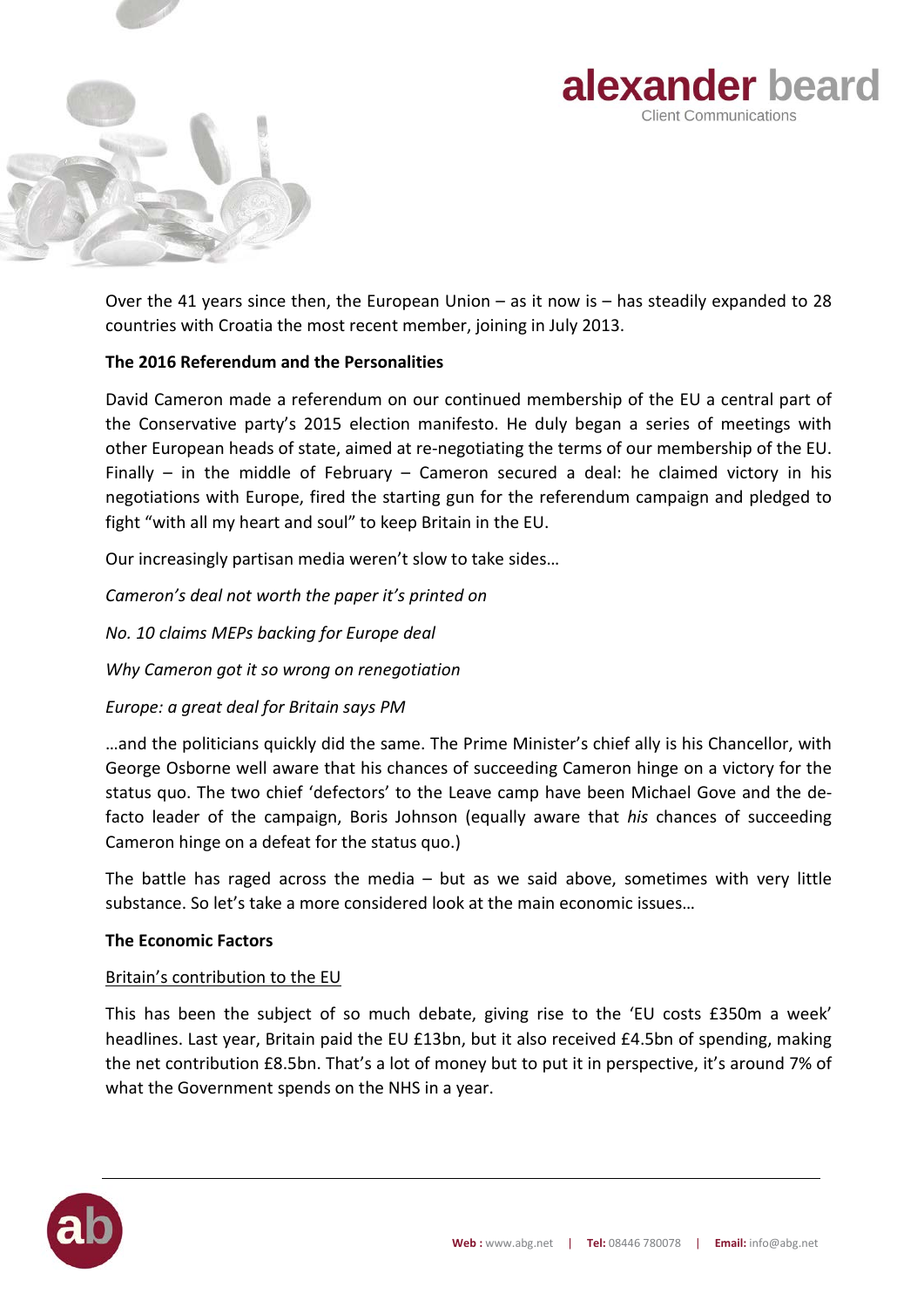



What's much harder to determine is whether the economic benefits of EU membership – such as free trade and inward investment – outweigh these upfront costs. Even the House of Commons library admits, "There is no definitive study of the economic impact of the UK's EU membership or the costs and benefits of withdrawal."

## Trade

The European Union is what's known as a single market so no tariffs are imposed on imports and exports between member states. Around 50% of UK exports – possibly slightly more, depending on whose stats you believe  $-$  go to the EU, and being a member clearly allows the UK to have an input as trading rules are drawn up.

The UK also benefits from the EU's trade deals with other trading blocs. The EU is currently negotiating with the US to create the world's biggest free trade area, something which, according to the BBC, "would be hugely beneficial to British business."

Critics would point out that 'currently negotiating' are the key words there: trade deals take a notoriously long time to negotiate. Should Britain leave the EU, it would be free to negotiate its own trade deals – for example with countries like China and India – but again, that wouldn't happen instantly.

## The Example of Norway

Much debate has centred on Norway's relationship with the EU, with many Brexit supporters suggesting Britain could follow Norway's lead. It has access to the free market, but is not bound by European laws in areas such as agriculture, justice and home affairs. They also point out that the Human Development Index (which ranks countries for life expectancy, education and standard of living) has Norway as the best country in the world to live – compared to the UK at 14<sup>th</sup> on the list.

The counter-argument is that an 'amicable divorce' from the EU may not be possible. "If Britain were to join the Norwegian club," argued the *Economist*, "it would remain bound by virtually all EU regulations, including the working time directive."

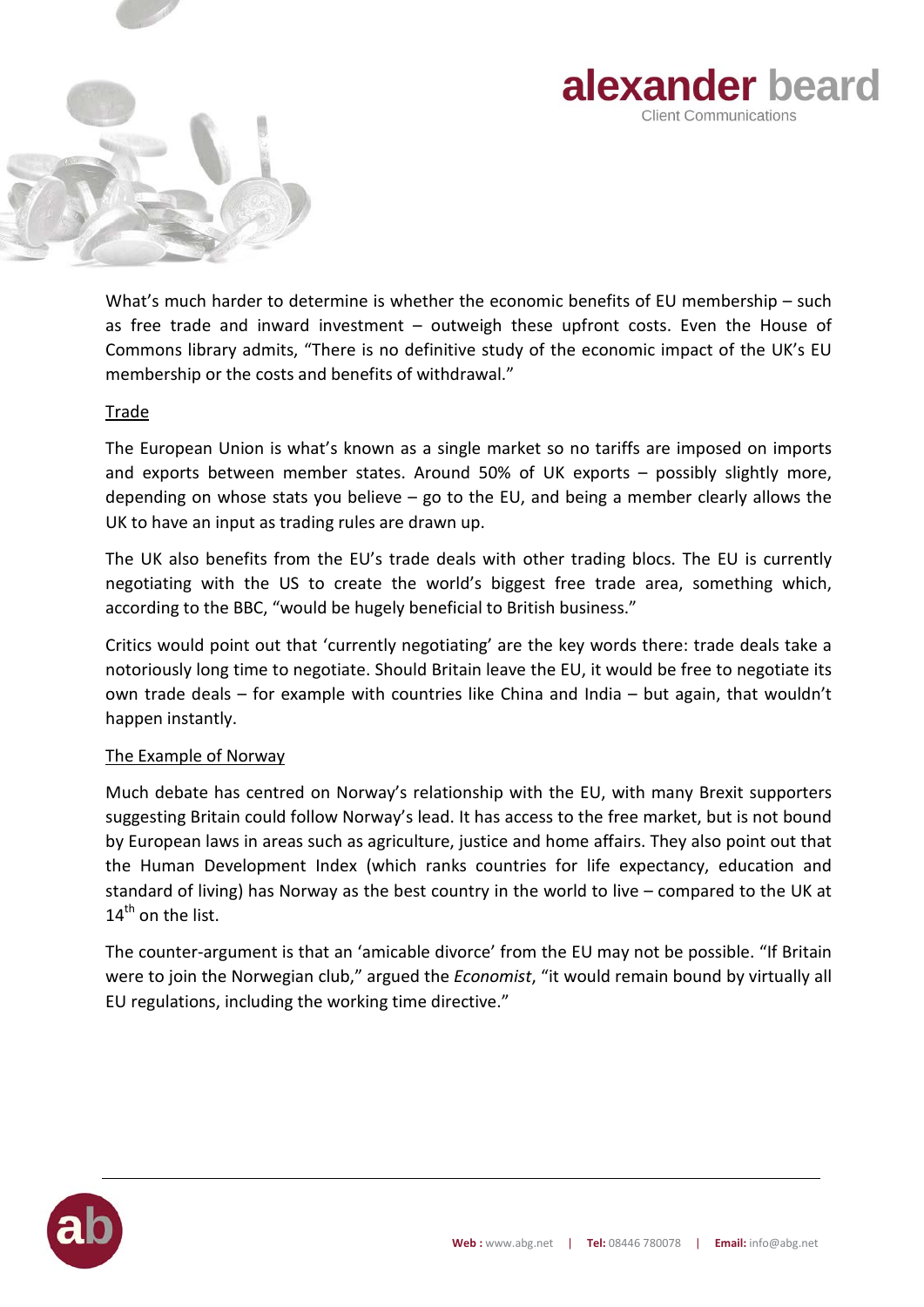



### The Numbers

A point frequently made by Eurosceptics is that the vast majority of small and medium sized businesses don't trade with the EU but are still held back by the rules, regulations and red tape imposed by Brussels. So what would be the effect of leaving the EU on our Gross Domestic Product?

A study by the think tank Open Europe (which wants to see the EU radically reformed) found that the worst-case Leave scenario is that the UK loses 2.2% of total GDP by 2030 (the recession of 2008/9 reduced UK GDP by about 6%.) In comparison, the best case would see GDP rise by 1.6% if the UK were able to negotiate a free trade deal with Europe and pursued 'very ambitious' deregulation.

The \$64,000 question – or  $\epsilon$ 64,000 question – is whether other EU member states would offer the UK such generous terms if we chose to leave. Pro-Brexit campaigners argue that trade is actually not between countries, but between companies within those countries. Supporters of Remain argue that there would be an element of 'punishing' the UK for breaking up the European club: France, for example, has already muttered darkly of 'consequences.'

#### **Investment**

Inward investment is likely to slow down in the run up to the EU referendum (as happened in Scotland prior to the vote on independence) and there's plenty of anecdotal evidence around the country that this is the case.

In the longer term, there are different views – as you'd expect. Pro-Europeans argue that the UK's status as one of the world's biggest financial centres would be diminished if we voted to leave, and many banking jobs would be relocated to Paris and Frankfurt (cynics might argue that a large swathe of bankers leaving the country isn't a bad idea!). Tax revenues could possibly drop as many companies move their headquarters abroad.

Those supporting the Leave campaign argue that Britain could re-invent itself as 'the Singapore of Europe.' They also point to Barclays' 'worst-case' scenario, where the UK's departure triggers a collapse of the European project: in that case they argue that the UK would become a 'safe haven,' attracting inward investment, boosting the pound and reducing the risk that Scotland would depart the safety of the union for the suddenly-risky EU.

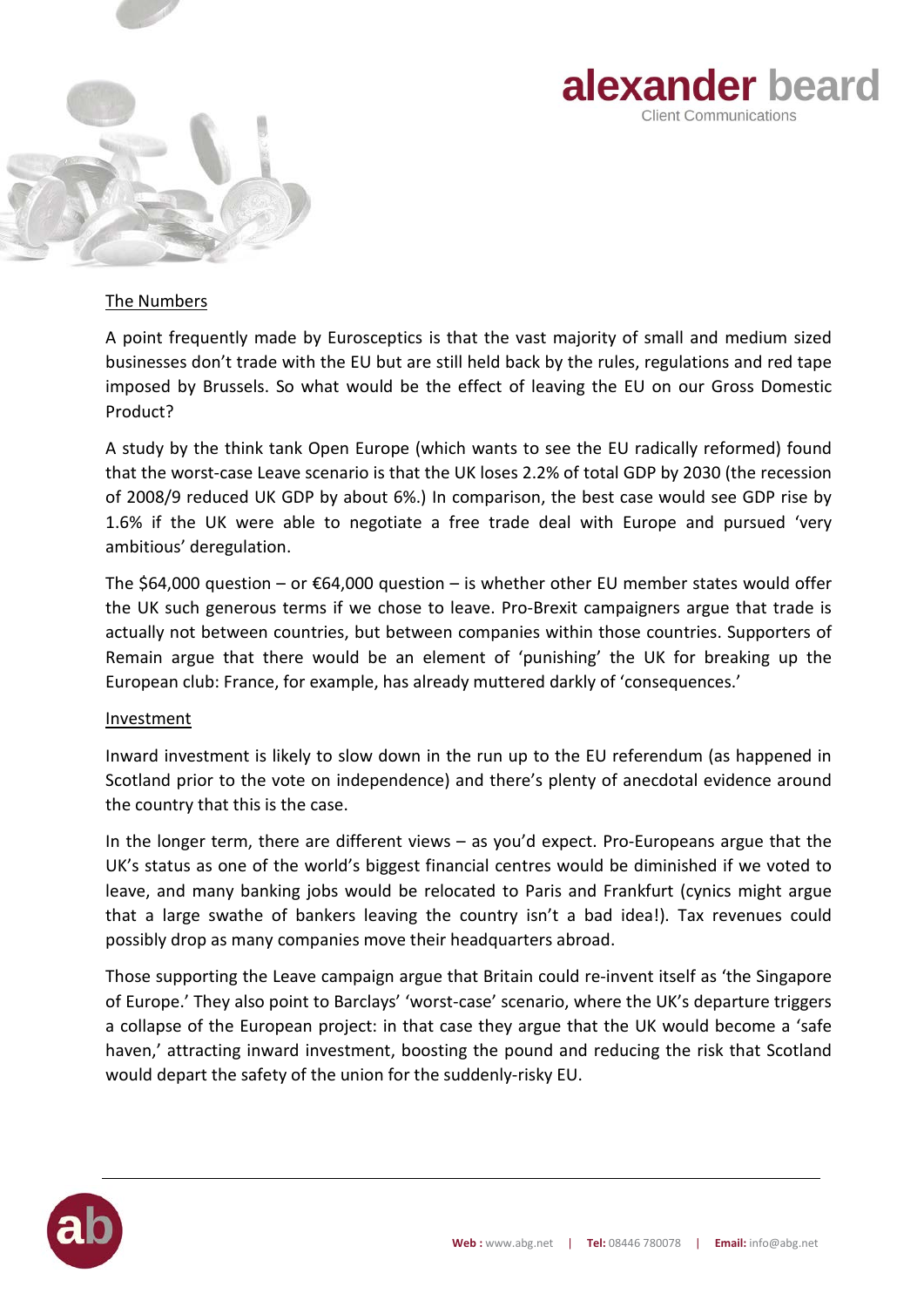



What about car-making in the UK? Would that be scaled back or even ended if UK vehicles could no longer be exported tax-free to Europe? BMW has already reminded UK employees (who make the Mini and Rolls-Royce) of the 'significant benefits' of EU membership.

## The Effect on Jobs

The effect on jobs if the UK were to leave the EU is one of the most difficult subjects to quantify in the whole debate: it will be determined by a complex interaction of factors including trade, investment, immigration and the general state of the world economy.

Those supporting Remain argue that 'up to 3 million' jobs could be lost if we leave the EU. The organisation Full Fact – which aims to be impartial – says that around 3 million jobs *are* linked to trade with the EU, but they are not necessarily dependent on the UK being a member of the EU. Clearly, if trade and investment fell following an exit from the EU then jobs would be lost: but if trade and investment rose, jobs would be created. And that brings us back to immigration: if it fell post-EU exit then there would be more jobs (and presumably higher wages) for those that remained.

Would a vote to leave reduce the pool of employment? Writing for the London School of Economics, Professor Adrian Favell says limiting freedom of movement would deter 'the brightest and best' from coming to Britain – as well as restricting job opportunities for Britons looking to work elsewhere in Europe.

## **Supposing we did vote to leave the EU?**

It would be complicated – 'the most complicated divorce in history' as it has been dubbed. No nation state has ever left the EU, but Greenland – one of Denmark's overseas territories – held a referendum in 1982 and voted by 52% to 48% to leave – which it duly did after a period of negotiation.

Britain's exit, however, would be far more complex. Vote Leave say that 'we should negotiate a new UK-EU deal based on free trade and friendly co-operation.' But as we've seen above, negotiating trade deals takes a lot of time and 'friendly co-operation' can't be taken for granted. We wouldn't negotiate a new deal with the EU overnight – or with China or India.

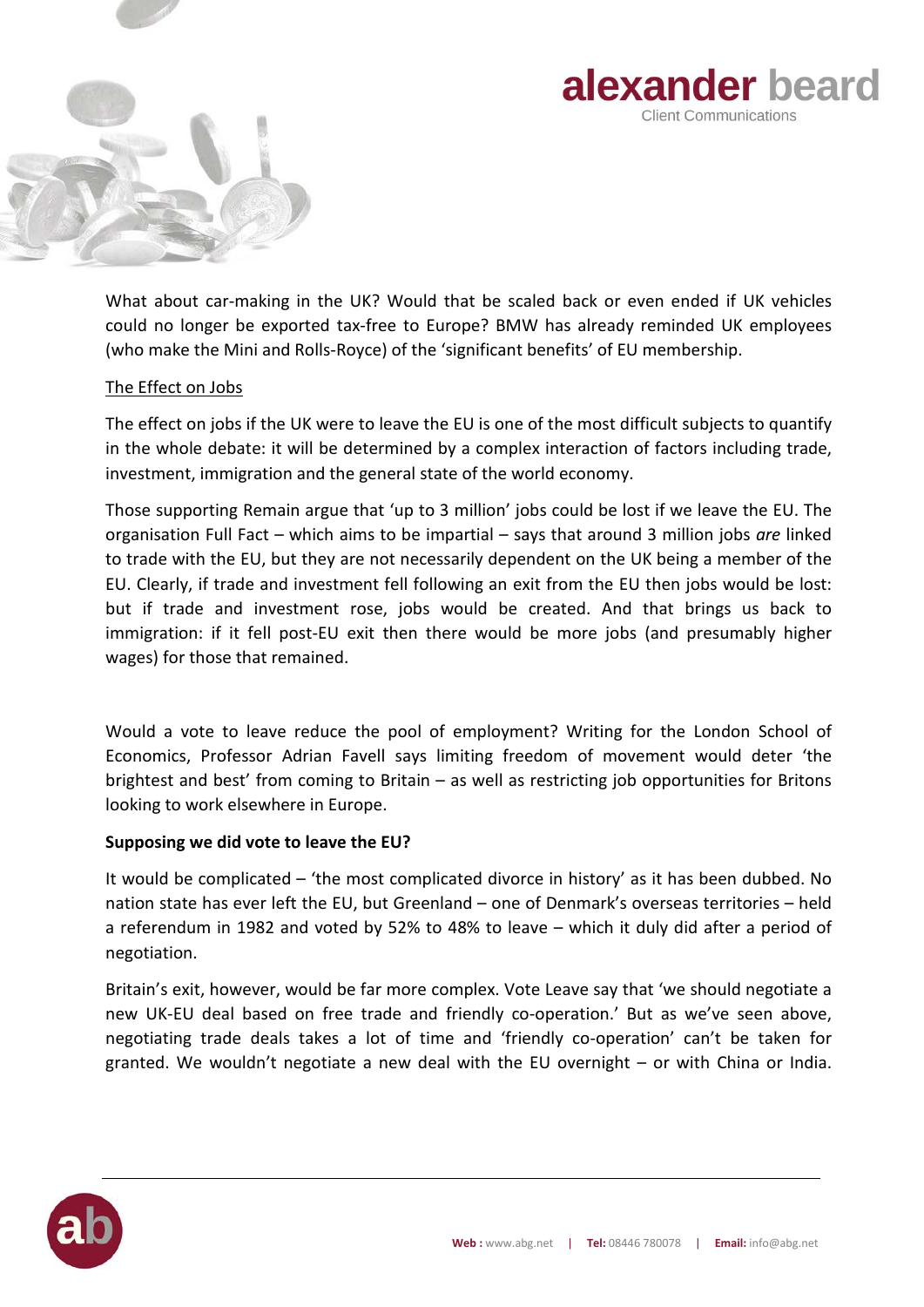



Article 50 of the EU constitution lays down a two year negotiation period with the other 27 member states if a nation opts to leave the EU. If full agreement on the terms of leaving haven't been reached within two years then the period can be extended – but only with the unanimous agreement of the other member states. If that's not forthcoming then the UK could – in theory – be unceremoniously thrown out of 'the club'.

Some Brexit supporters have argued that in the event of a Leave vote then we could start informal discussions with Europe – without formally invoking Article 50 and the two year period. In truth, with no nation having left the EU, we simply don't know if this is possible or not: our Prime Minister seems to think it isn't.

## **So what does all this mean for my Pensions, Savings and Investments?**

As we've written many times, the only thing stock markets (and hence your investments) value above all things is certainty. There's no doubt at all that a victory for Leave would create short term uncertainty.

This fear of uncertainty was echoed recently by former New York mayor Michael Bloomberg. Writing in the *Times* – and claiming to echo the views of many multinationals – Bloomberg said:

*I have carefully evaluated the question of Brexit and concluded the risks involved are troubling. In my conversations with CEOs of banks and other industry leaders, they see Brexit as a serious complication that could see some jobs shift to the continent over time.* 

If Leave win then, the stock market will almost certainly be down the next day. Sterling is likely to fall against other major currencies. How long this would last is anyone's guess – and there are plenty of instances in the past where the predicted 'doom and gloom' has not materialised.

Conversely, a win for Remain will almost certainly see a short term rise for both the stock market and sterling. Remember though, that any such rise is likely to be factored in to the stock market by the time of the vote: presumably, we'll see the opinion polls giving a clearer indication of the likely result by that time.

Longer term, the short answer is that we simply don't know. Even if we stay in the EU then, as George Osborne so frequently reminds us, the UK is vulnerable to what goes on in the rest of the world. A Leave vote might usher in an era of low investment, lost jobs and falling trade – with the inevitable result for the stock market. Conversely, it might see the UK follow the path of Norway or Singapore, becoming a magnet for inward investment, jobs and trade as Europe fragments under the strain of increasing immigration and the consequent rise of nationalism.